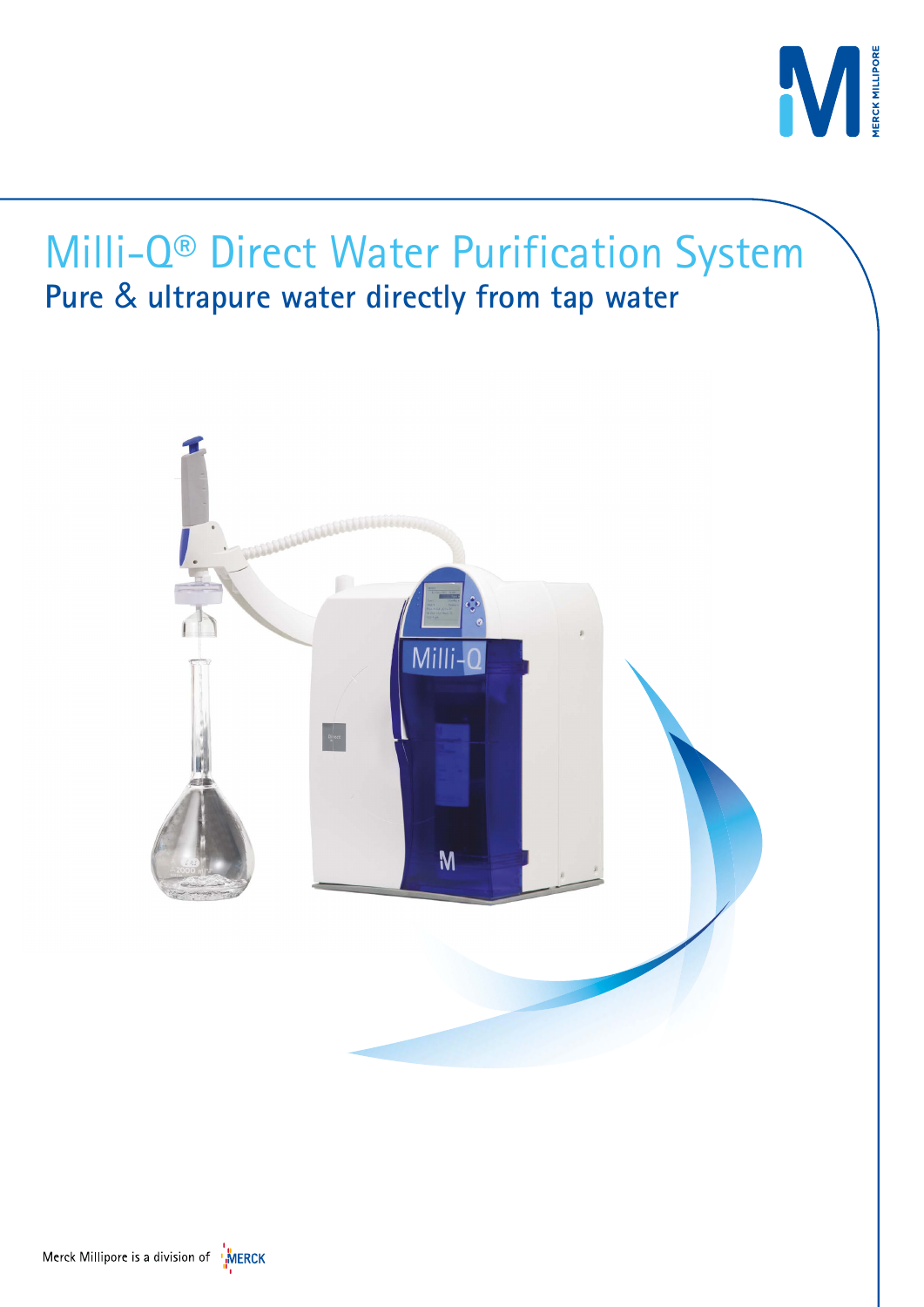# **Pure** & **ultrapure water from a single water system**

## Scientists' needs:

Scientists need a system that can deliver pure and ultrapure water directly from tap water at the right price:

- meeting increasing quality standards
- providing convenience
- optimizing lab space
- allowing low running costs

#### The Milli-Q® Direct answer:

The Milli-Q® Direct is designed as a single water system which produces pure and ultrapure water directly from tap water. The system:

exceeds the requirements of the most demanding norms • provides manual and volumetric water dispense at low and high flow rate

- has a low footprint: wall-or bench-integrated installation
- allows optimized global costs

#### **Optimum water production**

#### **Pure water**

Tap water is first purified to pure (Type 3) water by reverse osmosis (RO) using techniques designed and optimized by Merck Millipore: • Progard® pretreatment cartridge validated to extend the lifetime of the RO cartridge.

• Reject recirculation loop that recycles reject water treated by the Progard<sup>®</sup> to minimize tap water usage (recovery up to 66 %)<sup>\*</sup> and extend Progard® lifetime while avoiding fouling or scaling issues that might shorten the RO cartridge lifetime.

• Unique system adaptation to feed water temperature in order to avoid flow rate decrease during the wintertime when tap water is colder.

Unique safety device ensuring that only low ionic permeate water will be sent to the tank in order to warrant adequate pure water quality and to increase the lifetime of the ion-exchange cartridge used to produce ultrapure water.

• Complete process monitoring system that systematically checks water temperature, pressure, conductivity and RO rejection using calibrated meters at different steps.

#### **Ultrapure water**

• Water is purified in a first step using unique Jetpore® ionexchange resin, synthetic activated carbon and UV lamp to reach a resistivity of 18.2 MΩ.cm at 25° and a TOC value below 5 ppb; both values are monitored by advanced analytical techniques.

• This water is sent through a small recirculation loop to the Application-Pak, where a final purification step, critical for specific expriments, removes contaminants just before water leaves the system.

\*depending on feed water quality

The pure water produced by reverse osmosis is stored in a tank designed to minimize risks of contamination during water storage. Merck Millipore's tank level sensor will allow the system to automatically start or stop producing water when you want to and will accurately display the tank's water level on the system's screen. Safety devices prevent overflow or the system from running dry.

From the reservoir, water can be sourced though a front valve, sent by a delivery pump to feed instruments such as a glassware washing machine, or further processed by the Milli-Q® Direct to produce ultrapure (Type1) water.

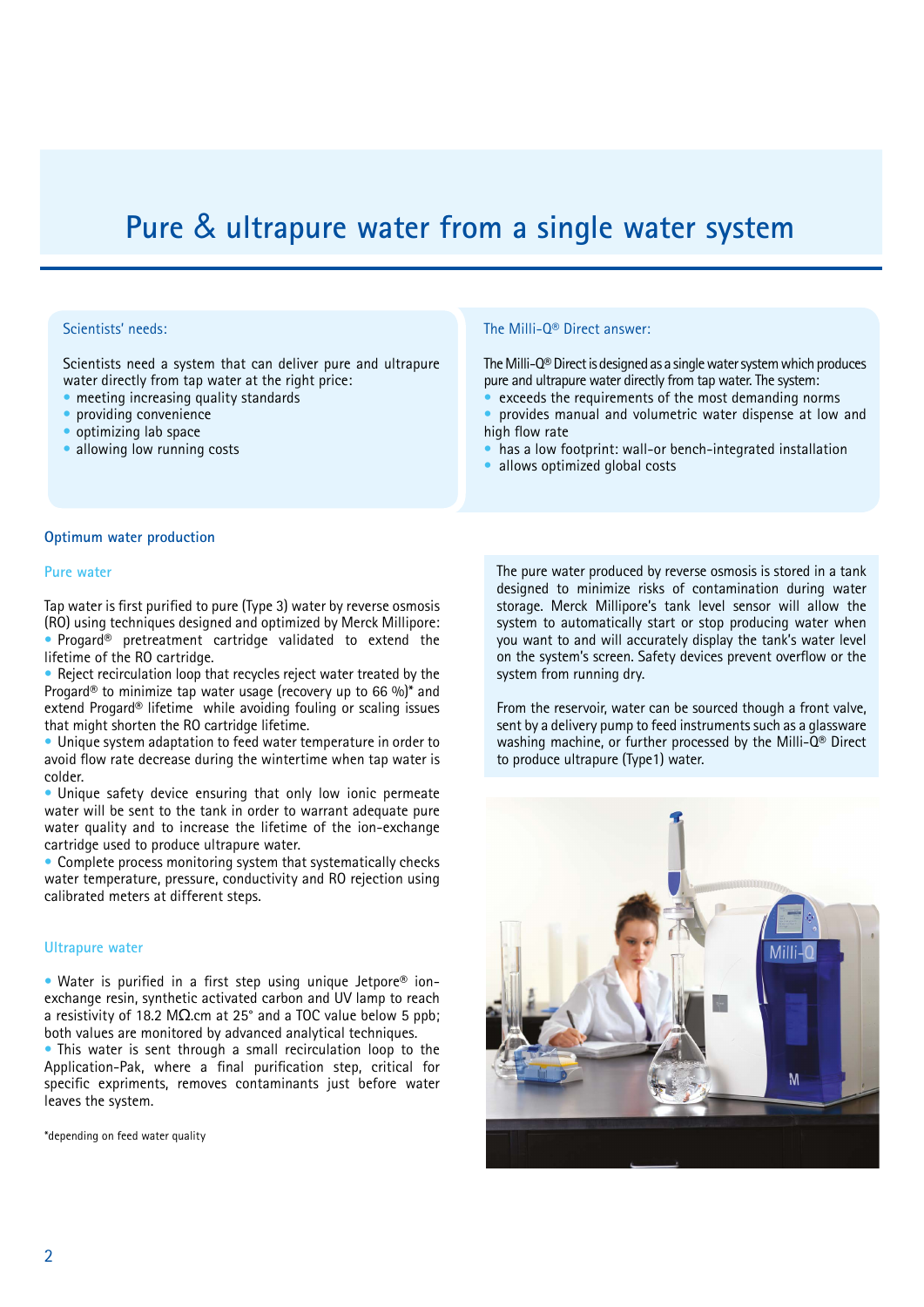## **Convenience in water delivery**



Easily prepare solutions with the low flow function to precisely adjust the meniscus in volumetric flasks.



The 75 cm long tubing reaches the sink for easy glassware washing at mid or high flow (up to 2 l per mn).



Save time with the volumetric function automatically delivering the water volume you need, and the dispensing arm designed to fit the height and shape of all laboratory glassware.



Deliver water hands-free using the footswitch option for more convenience.

Select an Application-Pak to get the best adapted media for your research: Biopak®, VOC-Pak®, EDS-Pak®, LC-Pak®, Millipak® polishers.

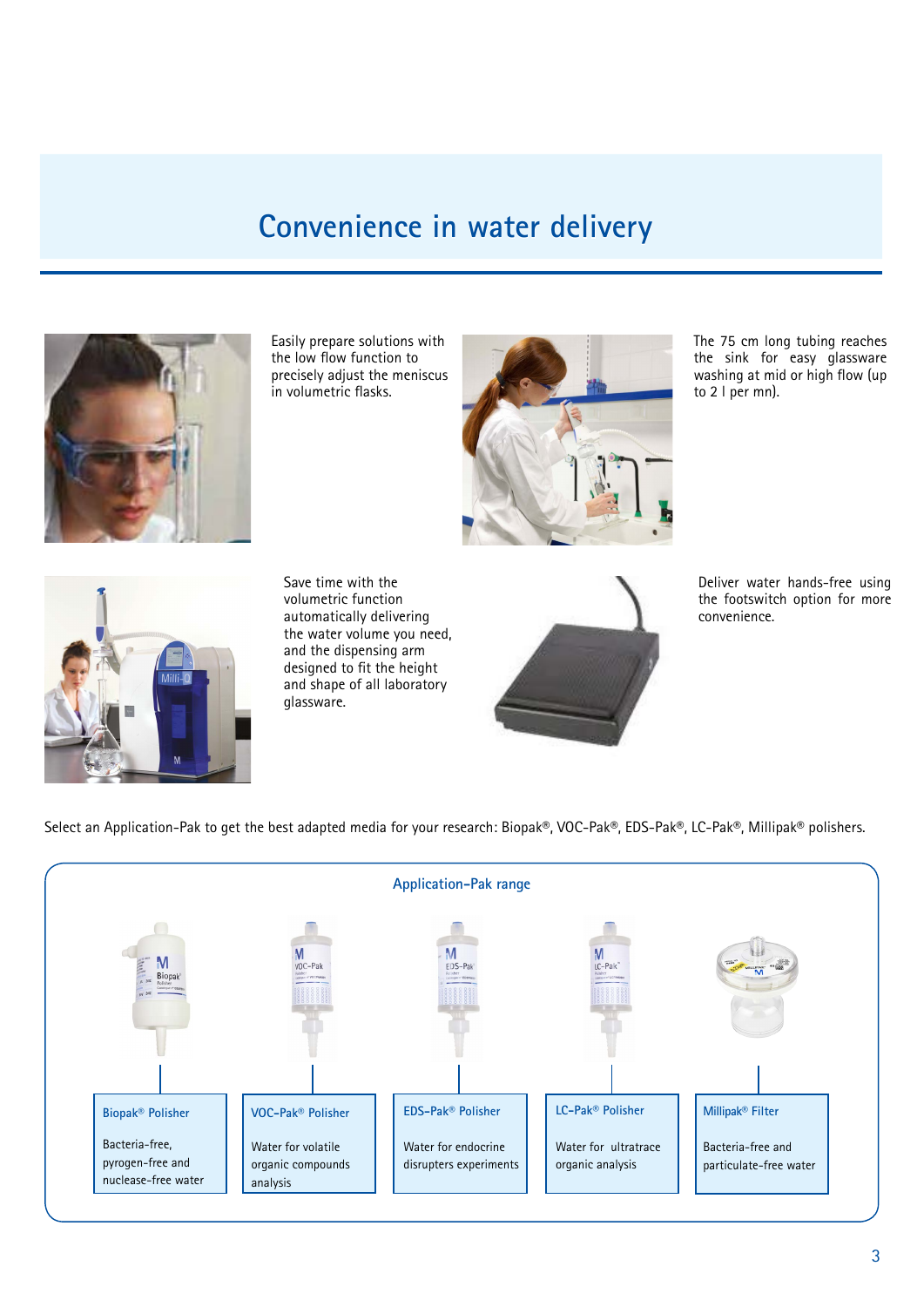# **Milli-Q® Direct System at a glance**





- 
- 7. RO reject recovery loop

15. 3-way solenoid valve – part of the TOC indicator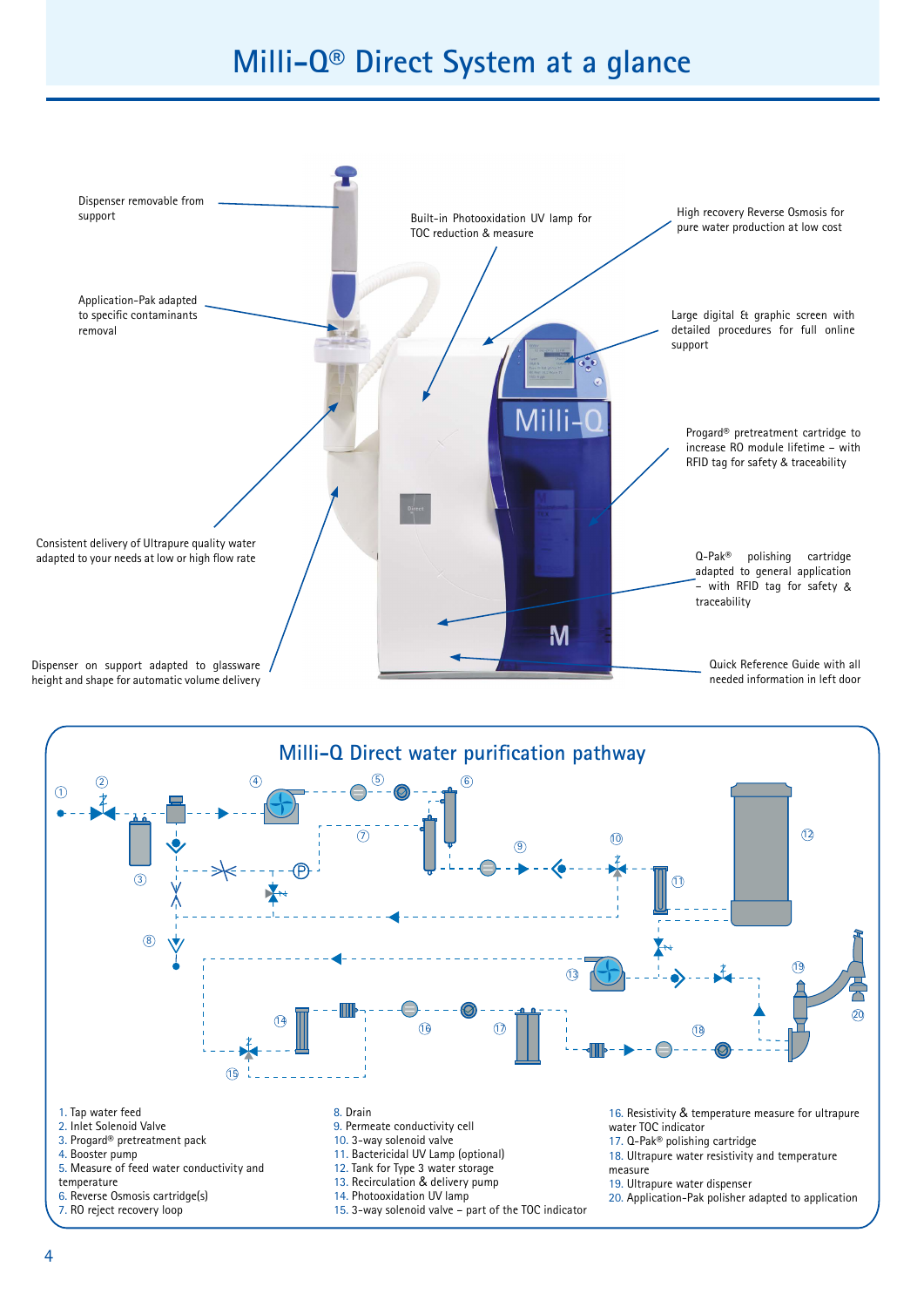# **Easy access to information**



- Simplified and detailed information in (local language).
- Alerts & alarms (which can be enhanced by a buzzer) are visible on the system's main screen, with complete information on actions required accessible at the touch of a finger.
- Sensors regularly monitor the operation of the system to ensure it operates within specifications. For instance, if ionic contamination of feed water exceeds specifications, causing high conductivity, the built-in Feed Water Conductivity Meter will trigger an alarm to alert you.



• Clear graphics help you perform specific tasks such as maintenance. From the same screen, you can even print reports on the system's water quality and history.



- Critical information such as set points or units is accessible only to the designated responsible user and is protected by a login and a password.
- Automatically stop ultrapure water dispense after a fixed time period set by the user, in order to avoid water loss or lab flooding.

A Quick Reference Guide located in the door of the Milli-Q® Direct water system provides all the information required to understand the operation and maintenance of the system.

The system comes with a complete and detailed user manual in 8 languages on CD-ROM. A printed manual contains essential information in (local language).

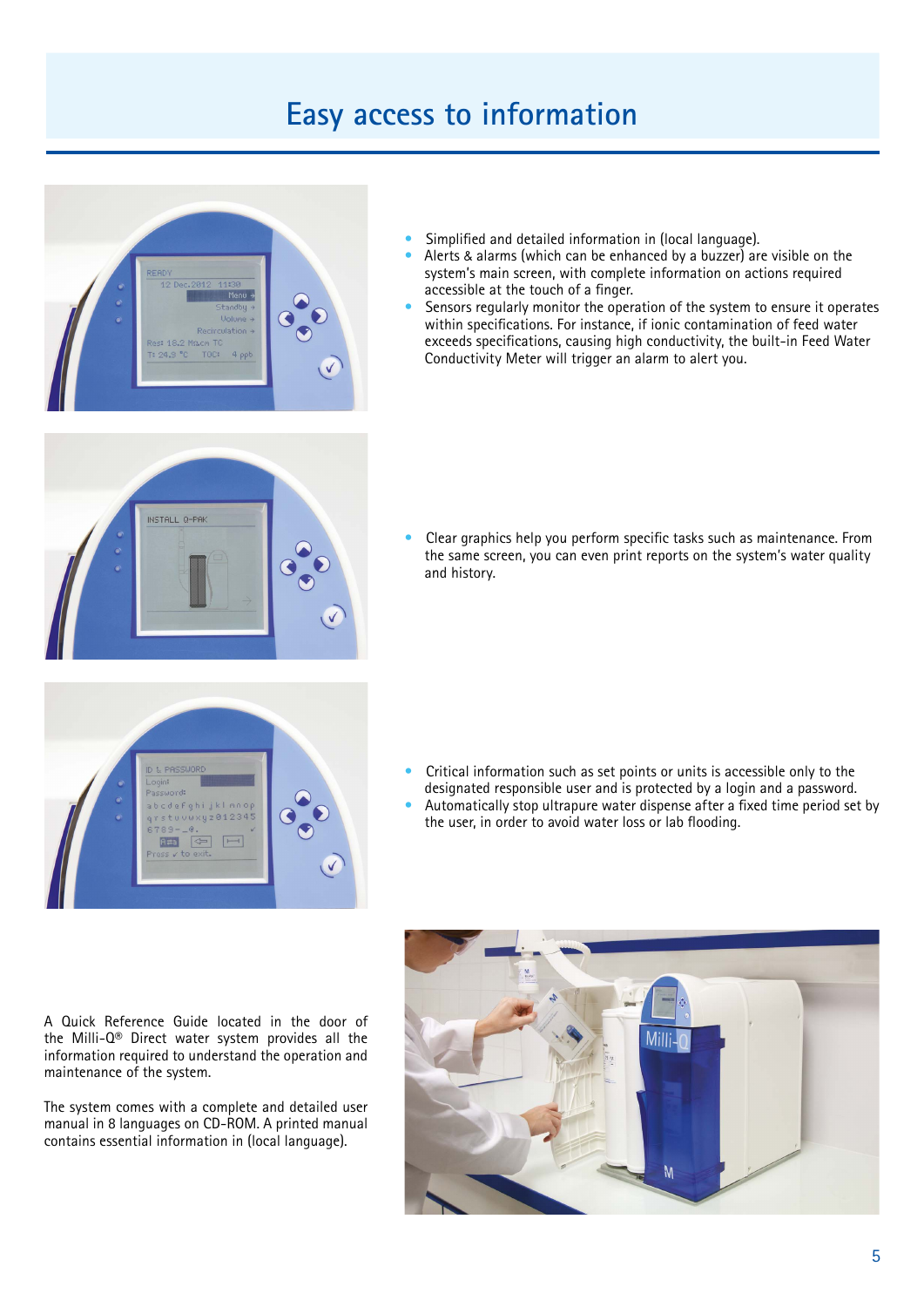# **Easy and reduced maintenance**

#### **Maintenance frequency is minimal, and the procedures are simplified.**



Progard® Pack replacement

- Progard<sup>®</sup> pretreatment pack or the QPAK<sup>®</sup> polishing cartridge replacement takes less than 5 minutes.
- Quick and easy traceability thanks to RFID tag which automatically registers the catalog and other new consumables in the system's memory.
- The system will alert you to replace consumables or schedule service visits at least 15 days before maintenance is actually required.



QPAK® polishing cartridge replacement

#### **Service**

Merck Millipore provides a comprehensive range of service programs performed by certified Merck Millipore field service support engineers to thoroughly maintain and qualify your Milli-Q® system for full compliance with your industry's regulatory standards.

The service program portfolio covers all maintenance requirements such as installation, customized user training, scientific and technical support, troubleshooting, preventive maintenance visits, and all validation requirements using ad hoc calibrated equipment, procedures, workbooks and suitability tests within a GXPs environment.



Millipak® Express 40 replacement

#### **Safety**

The Milli-Q® Direct system is tested by an independent and accredited company for compliance with the CE directives related to safety and electromagnetic compatibility.

A certicate is delivered with the system and the report can be consulted on request at the manufacturing site.

The Milli-Q® Direct system is built using components and practices recommended by UL and has been cUL marked. The registration can be verified on the UL web site (http://www. ul.com).

## **Certification**

The Milli-Q® Direct system is delivered with a Certificate of Conformity ensuring that it has been built and tested fully assembled following Merck Millipore Standard Operating Procedures, and a Certificate of Calibration for the temperature and resistivity meters built in the system. The Milli-Q® Direct consumables are automatically delivered with a Certificate of Quality.

Merck Millipore's manufacturing site is ISO® 9001 v.2000 and ISO® 140001 certified.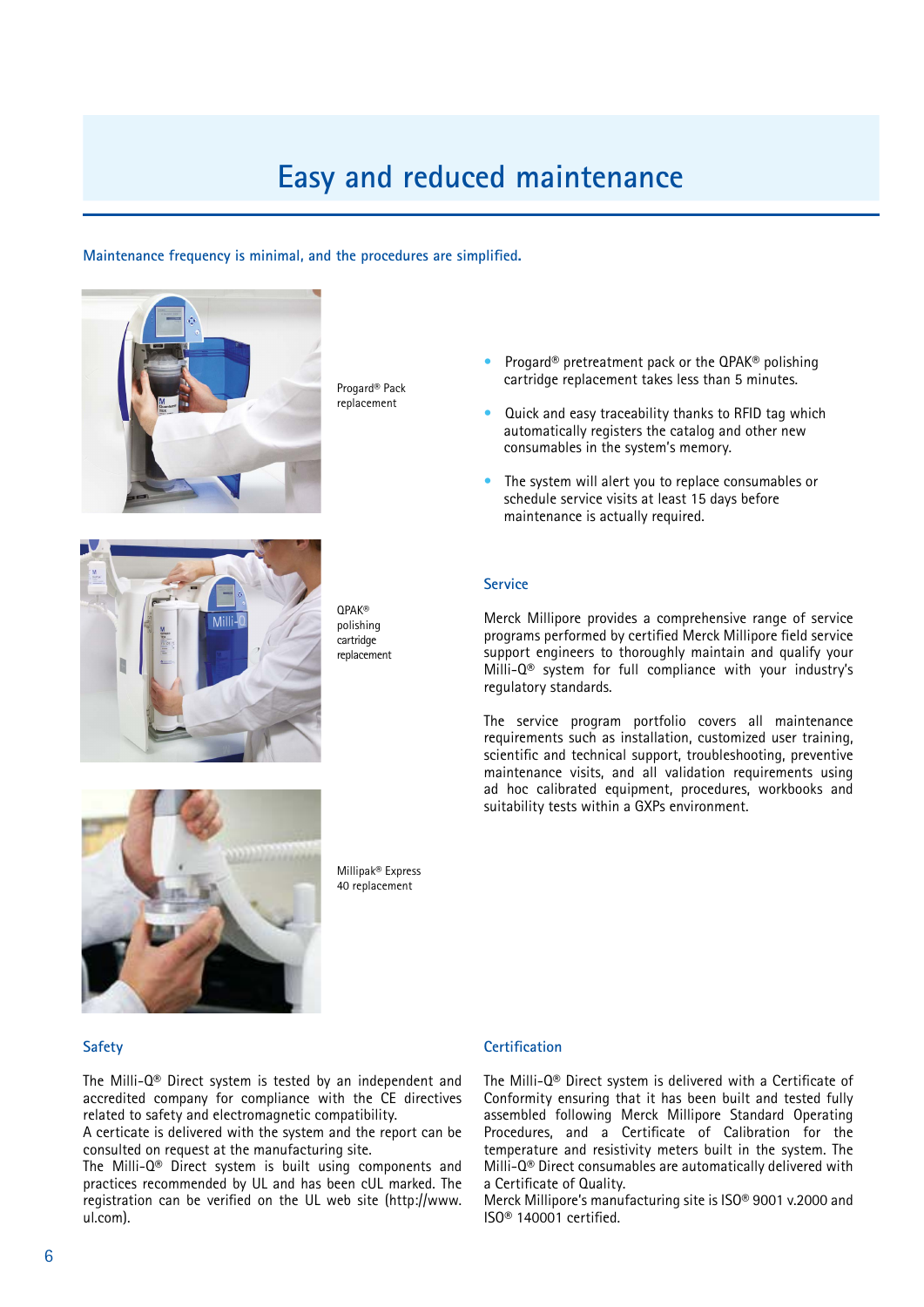### **Feed Water Specifications**

| <b>Value &amp; Unit</b> |
|-------------------------|
| Potable Tap Water Feed  |
| $<$ 2000 µS/cm at 25°C  |
| $<$ 2000 ppb            |
| $1 - 6$ bar             |
| $5 - 35 °C$             |
| $<$ 3 ppm(*)            |
| < 12                    |
| 4 to 10 pH units        |
| 1/2 in Gaz M            |
|                         |

**(\*) Feed Water Chlorine < 1ppm with Progard® T3 and < 3ppm with Progard® T3 + Prepak 1**

**(\*) Feed Water SDI < 5 with Progard® T3 and < 12 with Progard® T3 + Prepak 1**

## **Type 1 Product Water Quality**

| Value & Unit                 |
|------------------------------|
| 18.2 M $\Omega$ cm at 25 °C  |
| $\leq$ 5 ppb ( $\mu$ g/l)    |
| $< 0.01$ CFU/mL              |
| < 0.001 EU/ml (pyrogen-free) |
| < 1 pg/mL (RNase-free)       |
| < 5 pg/mL (DNase-free)       |
|                              |

<sup>1</sup> Resistivity can be displayed temperature-compensated at 25 °C or non**temperature-compensated as required by USP**

2  **TOC specs - Test Conditions: Milli-Q® Direct System equipped with Progard® T3 pretreatment pack and QPAK® TEX polishing cartridge and with feed (tap) water quality within specifications. Product water quality may vary due to local feed water conditions.**

3  **Results with Millipak® Filter**

4  **Results with Biopak® final polisher in place**

#### **Type 1 Water Delivery**

| <b>Parameter</b>               | Value & Unit                                                                         |
|--------------------------------|--------------------------------------------------------------------------------------|
| Manual dispense flow rate      | Adjustable between 50 and<br>2000 ml/min                                             |
| Automatic dispense volume      | 100 ml, then 250 ml to 5 l by<br>250 ml increments;<br>5 l to 60 l by 1 l increments |
| Volumetric dispense accuracy   | 3% for volumes between<br>250 ml and 60 l                                            |
| Volumetric dispense dispersion | $CV < 3\%$ for volumes between<br>250 ml and 60 l                                    |

#### **Type 3 Water Quality**

| <b>Parameter</b>                     | Value & Unit                       |
|--------------------------------------|------------------------------------|
| lons rejection                       | 97 to 98% with new RO<br>cartridge |
| Organics Rejection                   | $> 99\%$ for MW $> 200$ Dalton     |
| Particulates & Bacteria<br>Rejection | $> 99\%$                           |

## **Type 3 Water production and delivery**

| Parameter                   | Value & Unit                                                                   |
|-----------------------------|--------------------------------------------------------------------------------|
| <b>Production Flow Rate</b> | 8 l/hour<br>(Milli-Q® Direct 8) 16 l/<br>hour<br>(Milli-Q® Direct 16)          |
| Delivery Flow rate          | From tap:<br>up to 2.5 l/min<br>From optional pump:<br>up to 15 l/min at 1 bar |

## **Milli-Q® Direct System Dimensions**

| Parameter                                                  | <b>Value &amp; Unit</b>                     |
|------------------------------------------------------------|---------------------------------------------|
| System footprint                                           | 1606 cm <sup>2</sup> (249 in <sup>2</sup> ) |
| System height<br>• Cabinet (base)<br>• Dispenser arm (top) | 497 mm (19.56 in)<br>713 mm (28.07 in)      |
| System width<br>• Cabinet (base)<br>• Dispenser arm (top)  | 332 mm (13.07 in)<br>413 mm (16.25 in)      |
| System depth<br>• Cabinet (base)<br>• Dispenser arm (top)  | 484 mm (19.05 in)<br>581 mm (22.87 in)      |
| System weight (packaged)<br>8/16                           | 24/25 kg<br>(52.91/55.11 lb)                |
| System weight (empty) 8/16                                 | 20/21 kg<br>$(44.09/46.29$ lb)              |
| System weight (with water)<br>8/16                         | 27/28 kg<br>(59.52/61.73 lb)                |
| Dispenser delivery loop length                             | 750 mm (29.52 in)                           |
| Electrical power supply cable<br>length                    | 290 cm (114.1 in)                           |
| Electrical power supply<br>voltage                         | $100 - 230 V + 10 %$                        |
| Electrical power supply fre-<br>quency                     | 50 - 60 Hz $\pm$ 10 %                       |
| Feed water connection                                      | 1/2 in. Gaz F                               |
| Data connection                                            | Ethernet (RJ45)                             |

#### **Q-POD ® Accessory Dimensions**

| Parameter                              | <b>Value &amp; Unit</b>          |
|----------------------------------------|----------------------------------|
| Q-POD <sup>®</sup> height              | 579 mm (23.50 in)                |
| Q-POD <sup>®</sup> diameter            | 230 mm (9.05 in)                 |
| Dispenser delivery loop length         | 800 mm (31.49 in)                |
| Q-POD <sup>®</sup> weight (packaged)   | 7.2 kg (15.87 lb)                |
| Q-POD <sup>®</sup> weight (empty)      | 5 kg (11.02 lb)                  |
| Q-POD <sup>®</sup> weight (with water) | 5.5 kg (12.12 lb)                |
| Loop & cable to system length          | 290 cm (114.1 in)                |
| Data connection Parallel Port          | $(25-pinD-Sub)$<br>for print-out |

A report on conformity of Milli-Q® Direct water quality with Type 1 water quality as described by ASTM®, ISO® 3696 and CLSI® norms and to Purified Water as described in USP and EP is available upon request.